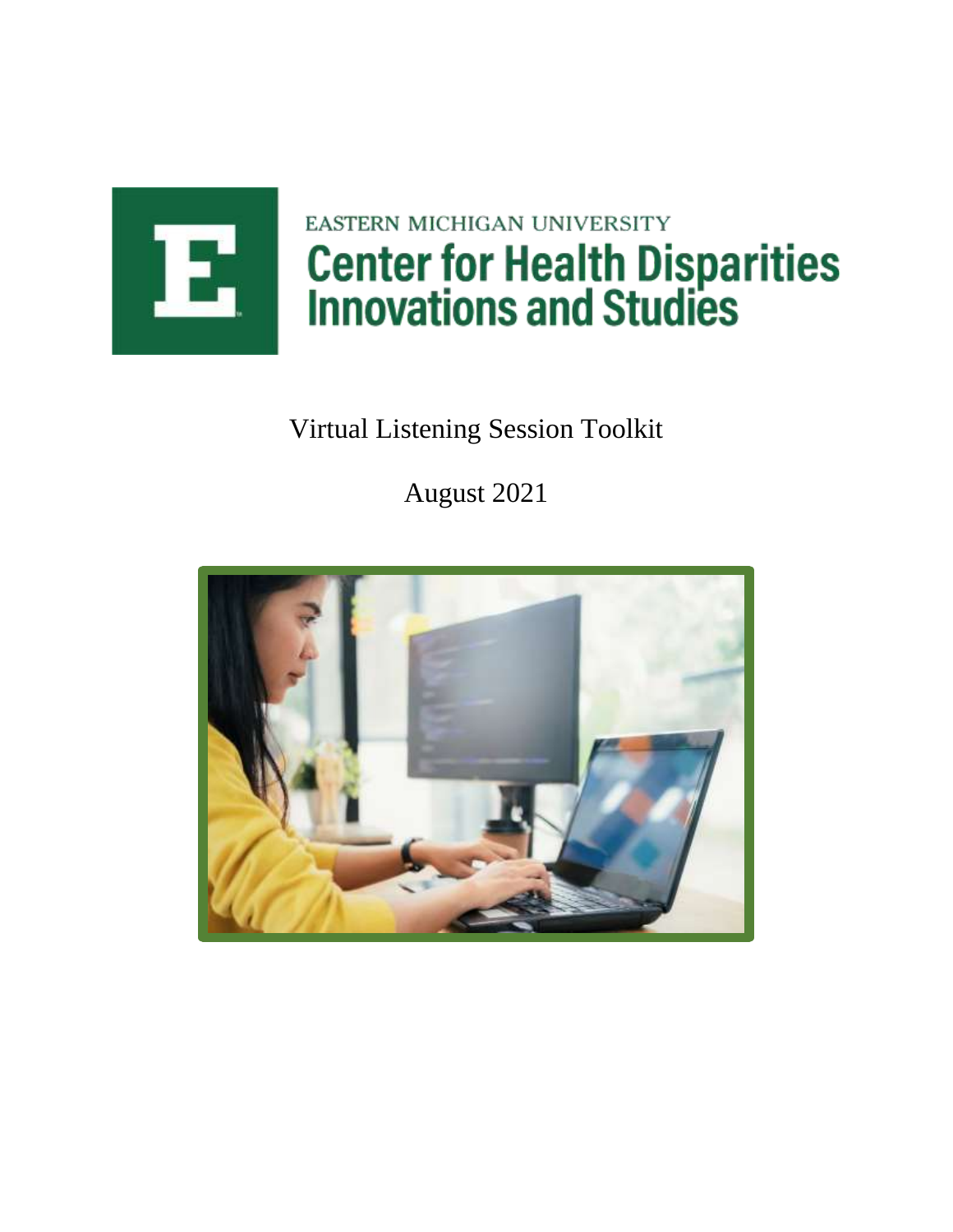Authors:

Alice Jo Rainville, PhD, RD, CHE, SNS, FAND

Olivia Ford, PhD, MPH, RD

Rachel Bessire, MPH, RD

Tsu-Yin Wu, PhD, RN, FAAN

Eastern Michigan University

Center for Health Disparities Innovations and Studies

Authors' Note: We hope you find the information in the toolkit helpful. Please contact Alice Jo Rainville, arainvill@emich.edu if you have questions or comments. Please cite and provide credit when appropriate.

Funding provided by REACH Cooperative Agreement #1NU58DP006590-01-00

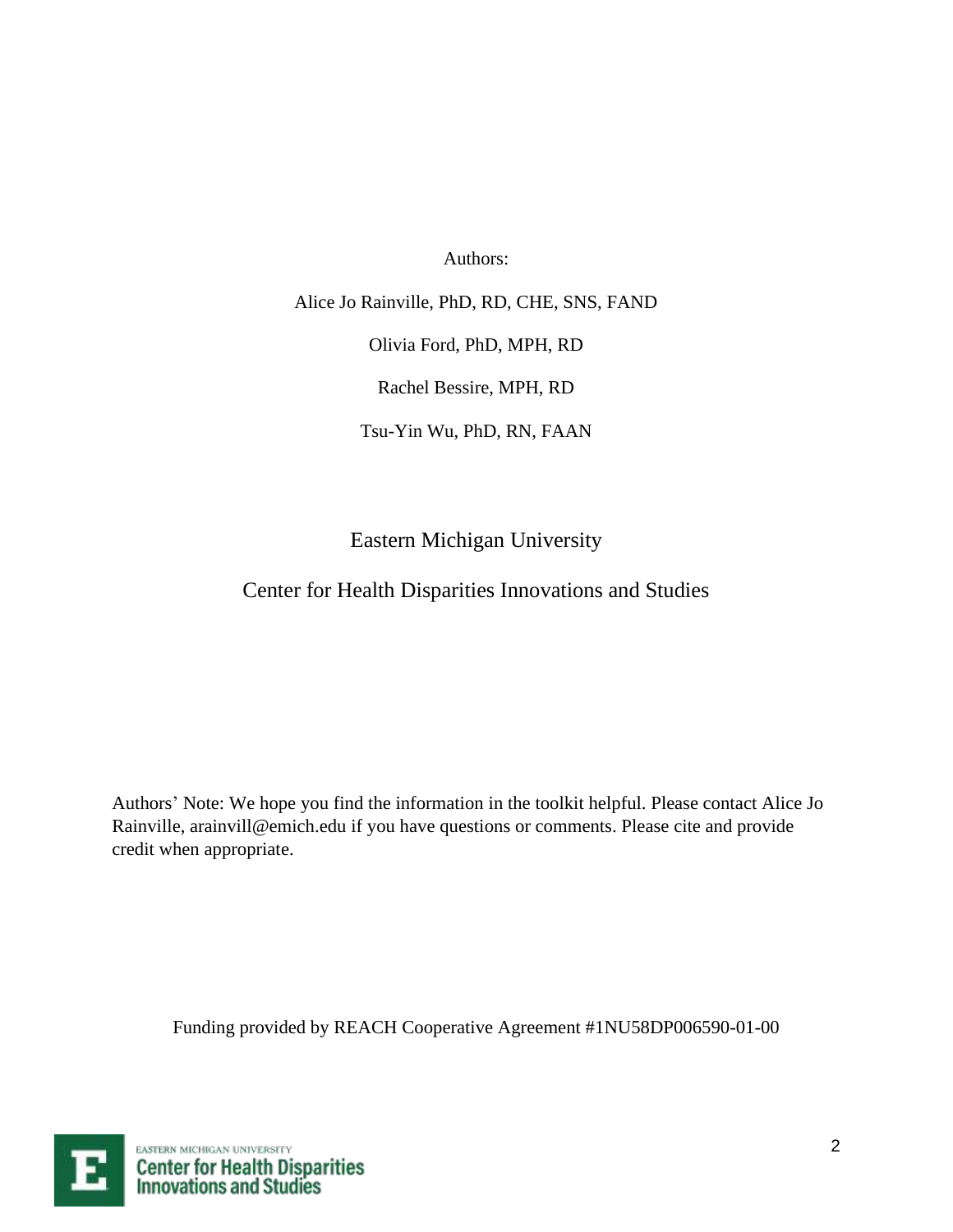| Tips |
|------|
|      |
|      |
|      |
|      |
|      |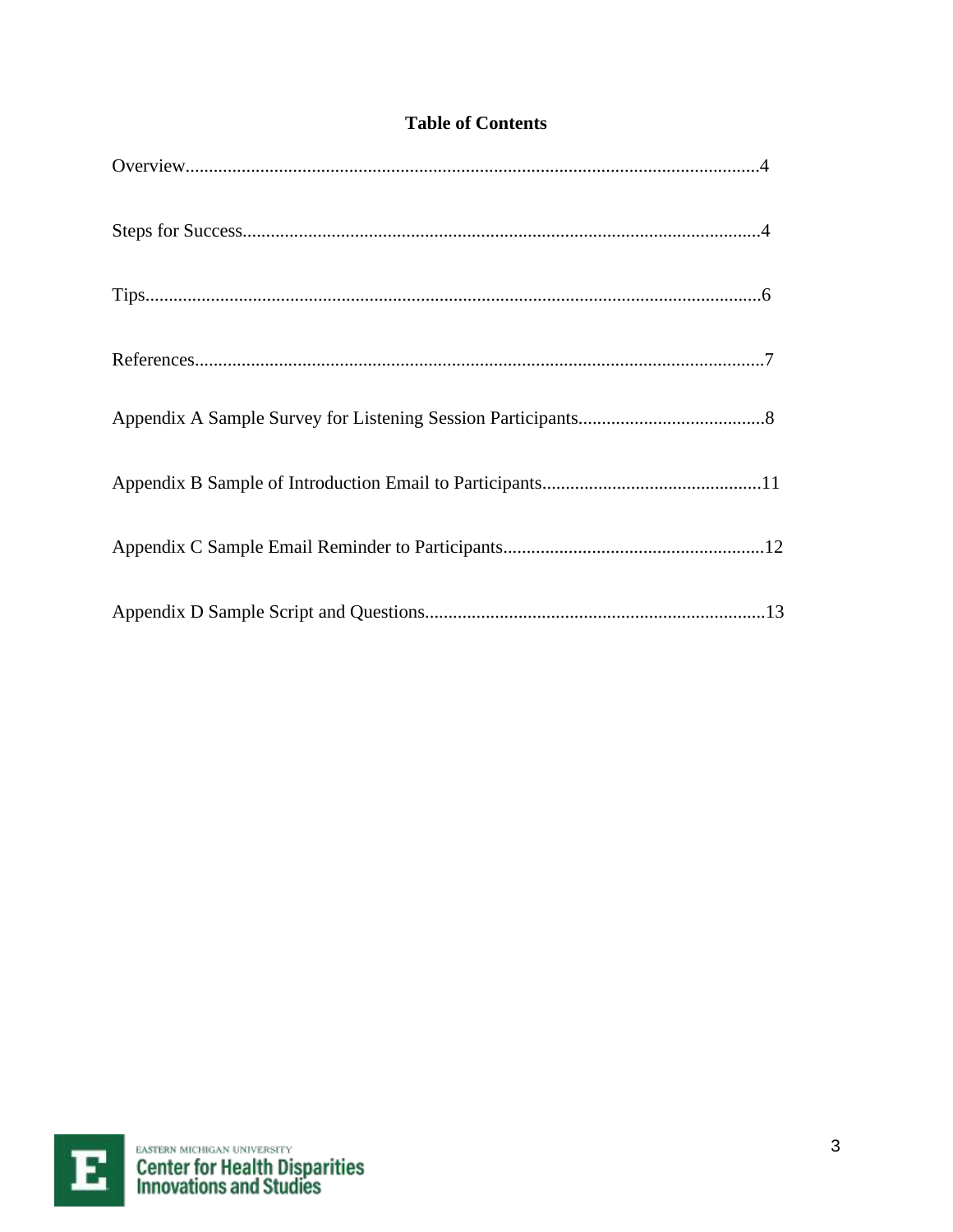#### **OVERVIEW**

This toolkit was developed to share the process for planning and hosting listening sessions for community members regarding COVID-19 vaccinations. As of July 2021, the Eastern Michigan University Center for Health Disparities Innovations and Studies (CHDIS) has hosted five virtual one-hour listening sessions for Asian Americans with Bangladeshi, Korean, Filipino and Burmese participants. Community partner organizations assisted with participant recruitment.

There are advantages to conducting virtual listening sessions. Participants are not required to meet at a physical location and they may feel more relaxed in their home. A disadvantage includes technology issues for participants. Dos Santos Marques et al. (2021) found that virtual focus group participants (minority surgical patients) were more relaxed and engaged in virtual discussions. We offered \$15 gift cards as incentives and tokens of appreciation for participants. There is limited research on incentives for listening sessions. Klitzman (2013) found that Institutional Review Boards (n=34) review proposed studies and incentives on a case-by-case basis. A social scientist interviewed by Klitzman stated that a gift card (amount not specified) for a one-hour interview is not coercive.

We used the Centers for Disease Control and Prevention COVID-19 Vaccine Confidence Rapid Community Assessment Guide (2021) to create a script for the listening sessions. In addition, we created an online consent form in Google Forms with survey questions from the CDC Guide for participants to complete before the listening sessions. A more extensive survey was created to learn about COVID-19 vaccine attitudes and opinions. This survey was available in paper and online in English and multiple Asian languages.

#### **STEPS FOR SUCCESS**

#### **Before the listening session:**

- 1. Determine the purpose of your listening session. What are you hoping to learn from your priority population?
- 2. Use the CDC Rapid Community Assessment Guide pages 38-44 to create a listening session script, and pages 48-70 to create a brief survey for listening session participants to complete prior to the listening session. Choose the content and customize for your priority population. [https://www.cdc.gov/vaccines/covid-19/vaccinate-with](https://www.cdc.gov/vaccines/covid-19/vaccinate-with-confidence/rca-guide/downloads/CDC-RCA-Guide-2021-508.pdf)[confidence/rca-guide/downloads/CDC-RCA-Guide-2021-508.pdf](https://www.cdc.gov/vaccines/covid-19/vaccinate-with-confidence/rca-guide/downloads/CDC-RCA-Guide-2021-508.pdf)  For CHDIS, we are interested in three areas, COVID-19 Vaccine Attitudes in the Community, Barriers to and Enablers of COVID-19 Vaccination in the Community, and Strategies to Improve Vaccine Confidence in the Community and we selected questions (see pg. 38-44 for the questions) from CDC's Guide to solicit opinions from participants**.**
- 3. If you are offering incentives such as gift cards, identify funds and procedures that will be used.
- 4. Create a consent form and obtain permission from your institution's Institutional Review Board if applicable.

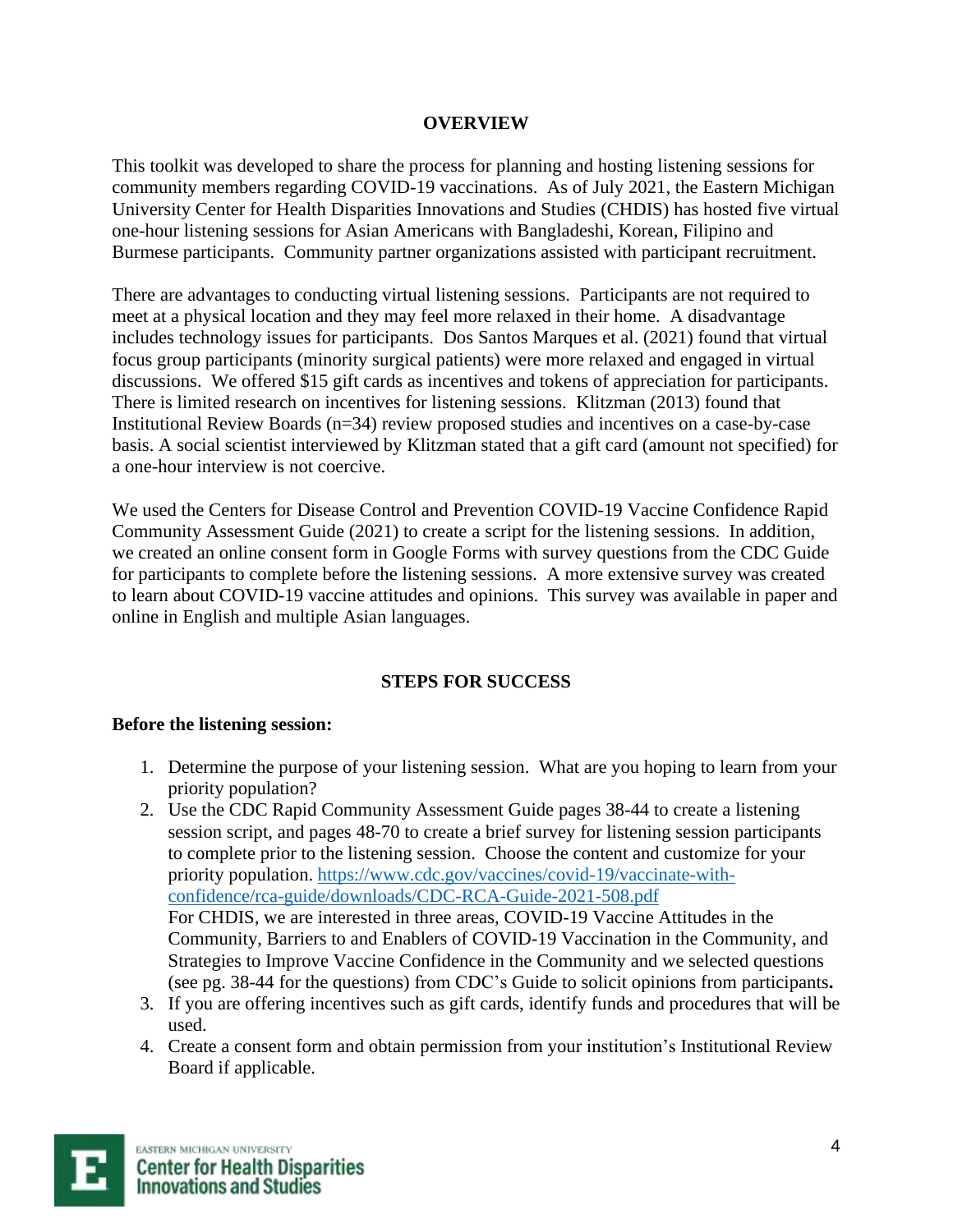- 5. Work with community partners to schedule the listening session(s) and invite participants.
- 6. Identify no fewer than 6 and no more than 12 participants to participate in each listening session. Think about your priority population and how to group participants. If needed, make sure to have an interpreter in the session.
- 7. Set up the virtual listening session link, password, and phone numbers for access and send an email with virtual meeting information to the participants.
- 8. Set up the consent form/survey link for participant demographics (Appendix A). For more information about consent forms, see <https://www.emich.edu/research/compliance/human-subjects/developing.php>
- 9. Send an email to participants with the links (Appendix B).
- 10. Send at least two email reminders (Appendix C) with the links-at least one week prior to the listening session and the day before the listening session.
- 11. Select one individual on your team to be the moderator to ask the questions and one individual to be the co-moderator/tech support/notetaker. The guide with the moderator script and questions can be found in Appendix D.

# **During the listening session:**

- 1. Login to start the session at least 10 minutes early to allow participants to login and solve any technology issues before the start time.
- 2. Start the session on time and record the listening session.
- 3. As you conduct the session, be respectful, smile, show interest, pay attention to nonverbal cues, and avoid distracting behaviors. Remember that the participants are the experts (CDC, 2021).
- 4. Be aware that listening session conversations may go "off script" and you might not ask every question on your script in the order listed on your script. This is to be expected and adds to the richness of the data you receive.

# **After the listening session:**

- 1. Prepare a transcript of the session, without identifying participants. Identify themes that emerged.
- 2. Debrief with team members.
- 3. After the listening session, send a thank you email or note to your community partner(s) and participants and also any gift cards or other incentives.
- 4. Follow up with community partners and provide resources that address community concerns.

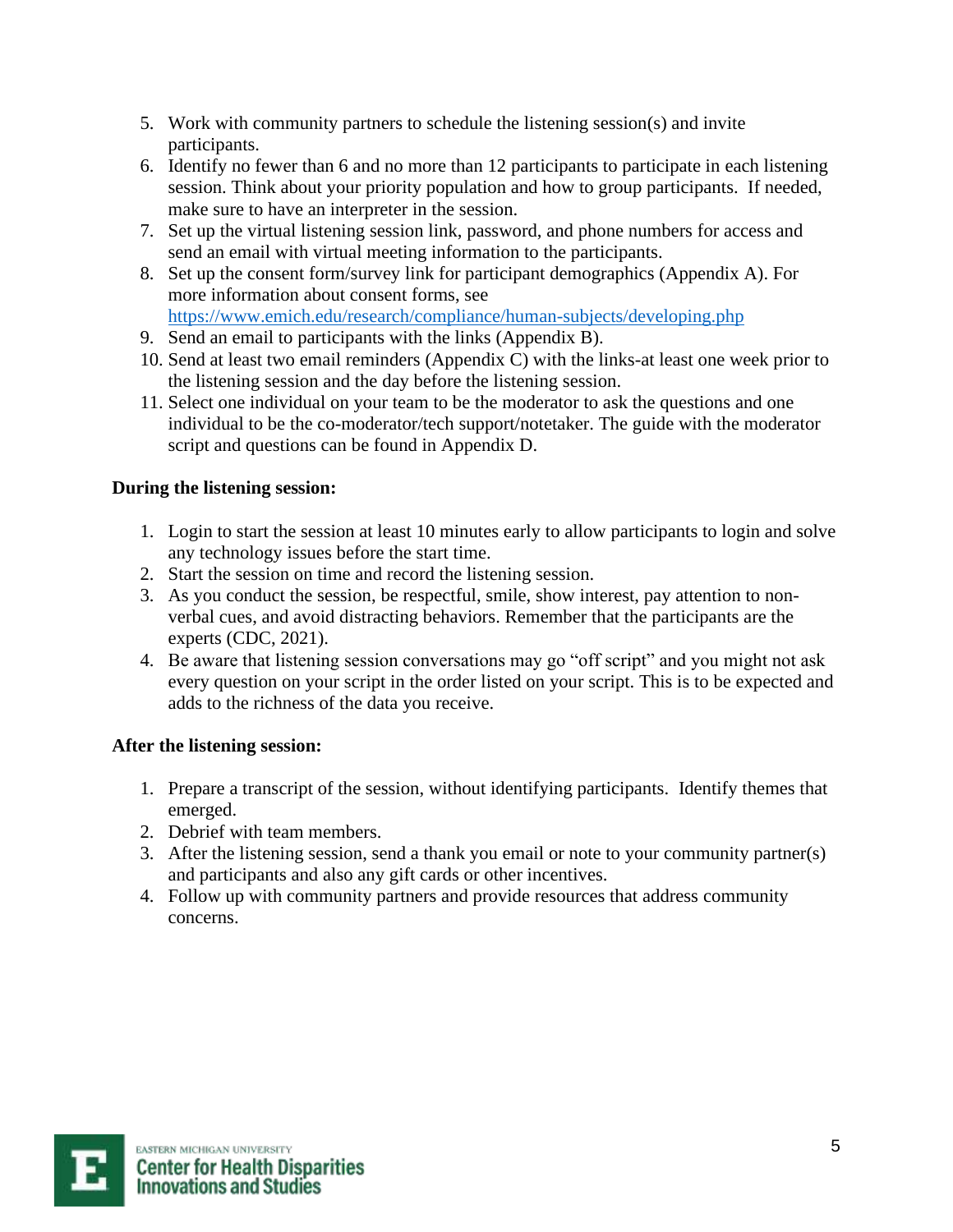#### **TIPS**

- Work closely with your community partners to plan the listening sessions.
- Consider cultural and religious norms of your priority population. For example, consider hosting one session for women and one for men when working with a Muslim community.
- Expect last minute schedule changes from your invited participants.
- If signing up participants in person, bring a sign-up sheet to collect names and email addresses.
- Keep track of listening sessions in a shared spreadsheet.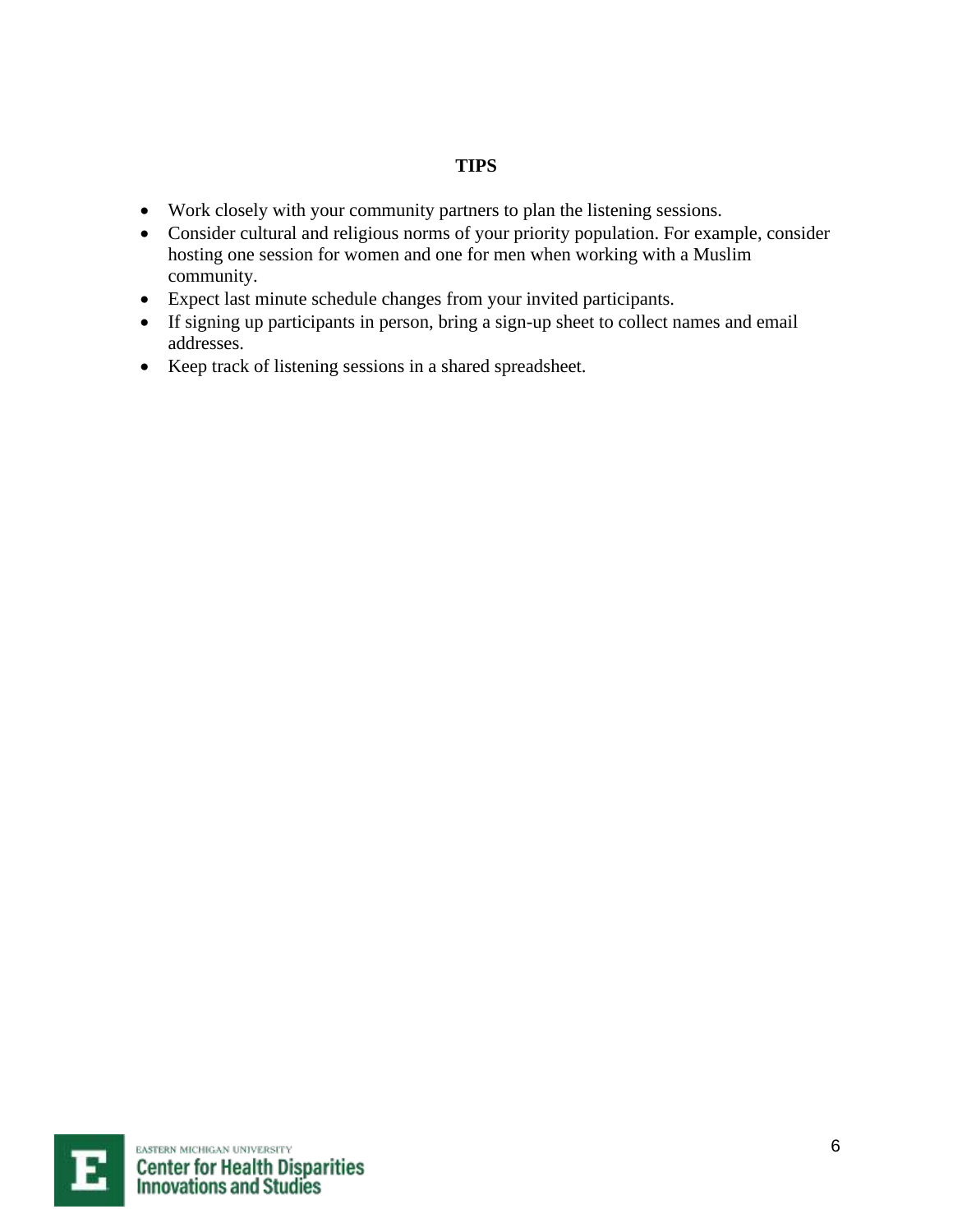#### **References**

Centers for Disease Control and Prevention, COVID-19 Vaccine Confidence Rapid Community Assessment Guide. [https://www.cdc.gov/vaccines/covid-19/vaccinate-with-confidence/rca](https://www.cdc.gov/vaccines/covid-19/vaccinate-with-confidence/rca-guide/downloads/CDC-RCA-Guide-2021-508.pdf)[guide/downloads/CDC-RCA-Guide-2021-508.pdf](https://www.cdc.gov/vaccines/covid-19/vaccinate-with-confidence/rca-guide/downloads/CDC-RCA-Guide-2021-508.pdf)

Dos Santos Marquez, I.C., Theiss, L.M., Johnson, C.Y., McLin, E., Ruf, B.A.,Vickers, S.M., Fouad, M.N., Scarinci, I.C., & Chu, D.I. (2021) Implementation of virtual focus groups for qualitative data collection in a global pandemic. *The American Journal of Surgery*. *221*, 918-922. https://doi.org/10.1016/j.amjsurg.2020.10.009

Klitzman, R. (2013) How IRBs review and make Decisions about coercion and undue influence. *Journal of Medical Ethics*. *39*(4), pp. 224-229. doi:10.1 136/medethics-201 1-100439

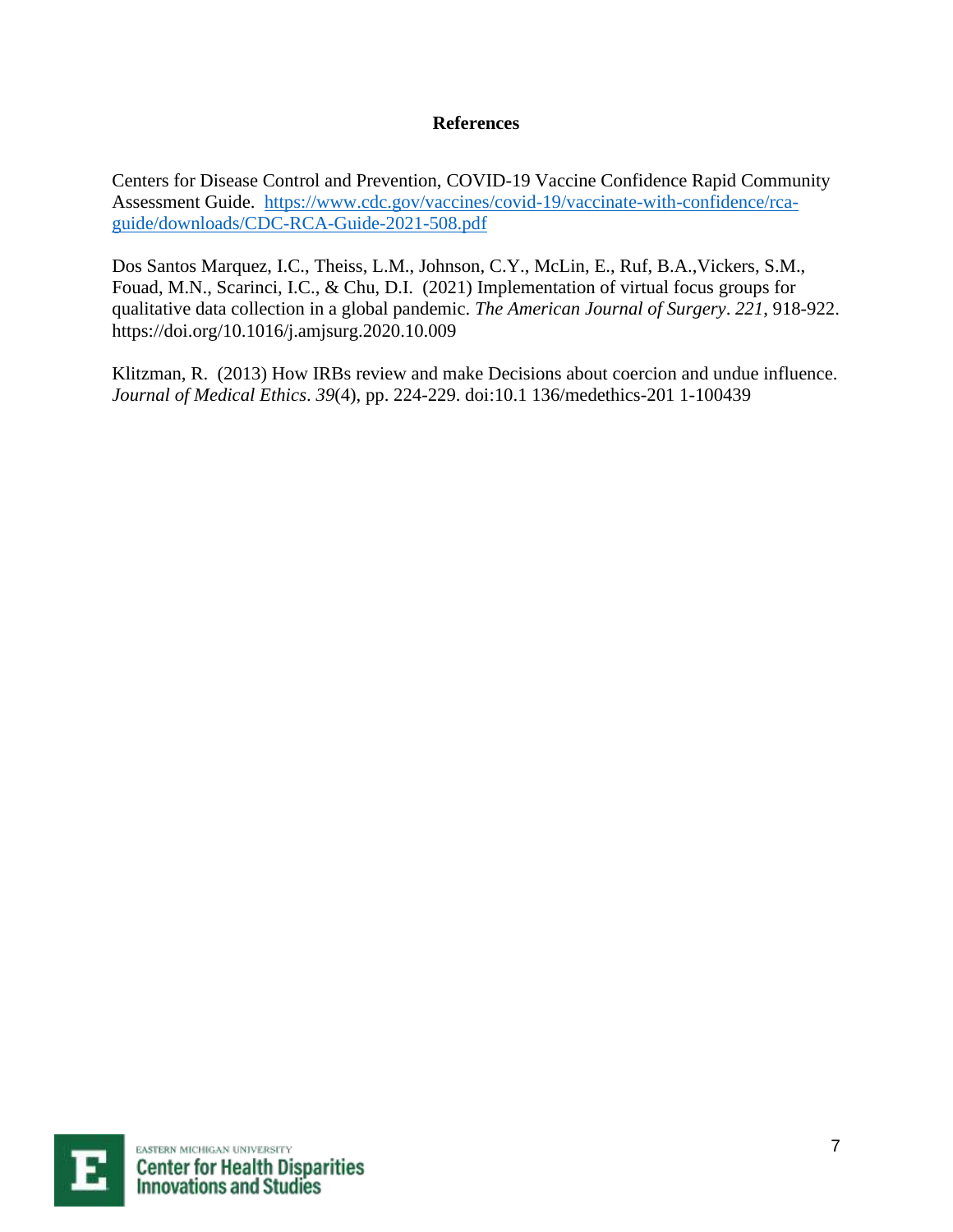#### **Appendix A**

#### **Sample Survey for Listening Session Participants**

Add a consent form to the survey, if applicable.

- 1. What year were you born? \_\_\_\_\_\_\_\_\_\_\_\_\_\_\_\_\_\_\_\_\_
- 2. What sex were you assigned at birth, on your original birth certificate?
	- □ Male
	- $\Box$  Female
	- □ Prefer not to say

#### 3. What is your race or ethnicity? (Select all that apply.

- $\Box$  Arab
- □ American Indian or Alaska Native
- □ Bangladeshi
- □ Black or African American
- □ Burmese
- □ Chinese
- $\Box$  Filipino
- □ Hmong
- $\Box$  Korean
- $\Box$  Lao
- □ Native Hawaiian or other Pacific Islander
- □ Nepali
- □ Taiwanese
- $\Box$  Thai
- $\Box$  Vietnamese
- $\Box$  White
- □ Yemeni
- □ Other:
- 4. How well do you speak English?
	- $\Box$  Not at all
	- $\sqcap$  Not well
	- $\sqcap$  Well
	- □ Very well

5. What is your primary spoken language at home? \_\_\_\_\_\_\_\_\_\_\_\_\_\_\_\_\_\_\_\_\_\_\_\_\_\_\_\_\_\_\_\_

6. What is your zip code?  $\Box$ 

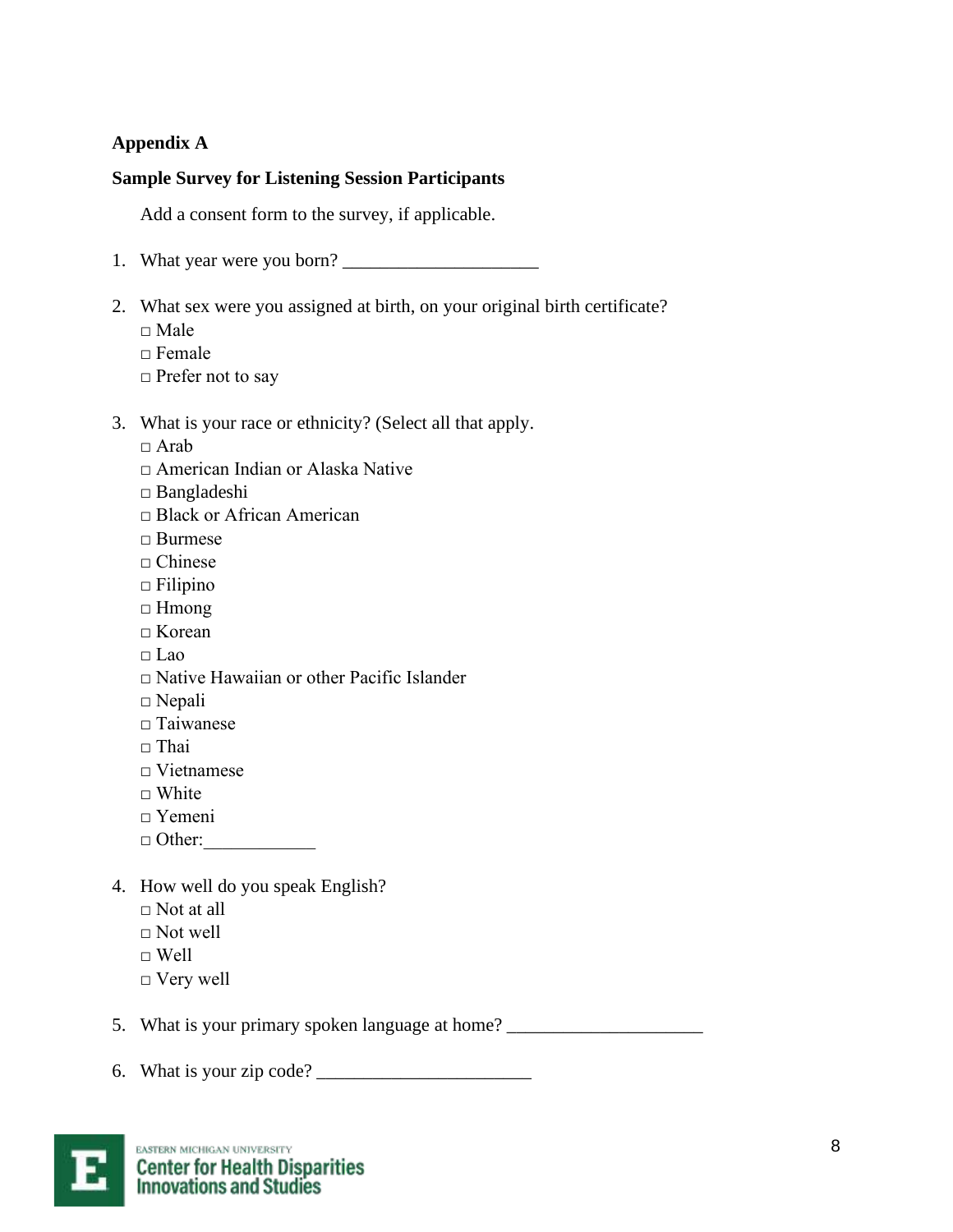- 7. What is the highest level of education you completed?
	- $\square$  Less than high school
	- $\Box$  High school or equivalent (e.g. GED)
	- $\Box$  Some college, including associate degree or trade school
	- □ Bachelor's degree or higher
- 8. Which of the following describes your employment status right now?
	- $\Box$  Working remotely only
	- $\Box$  Working in person only
	- $\Box$  Working both remotely and in person
	- □ Not working-temporarily laid off or furloughed
	- $\Box$  Not working-voluntary leave of absence or sabbatical
	- $\Box$  Not working-permanently laid off
	- □ Not working-retired
	- $\Box$  Not working-student
	- $\Box$  Other
- 9. Do you have any of the following conditions?
	- □ Cancer
	- □ Chronic kidney disease
	- □ Chronic obstructive pulmonary disease (COPD)
	- $\Box$  Heart conditions, such as heart failure, coronary artery disease, or cardiomyopathies
	- □ Obesity or severe obesity
	- □ Sickle cell disease
	- $\square$  Type 2 diabetes mellitus
	- $\Box$  Immunocompromised due to solid organ transplant
	- □ Current smoker

10. Because of a physical or emotional condition, do you have difficulty doing errands alone such as visiting a doctor's office or shopping?

 $\neg$  Yes  $\Box$  No

11. To your knowledge, do you have or have you had COVID-19?

 $\neg$  Yes  $\Box$  No  $\Box$  I don't know

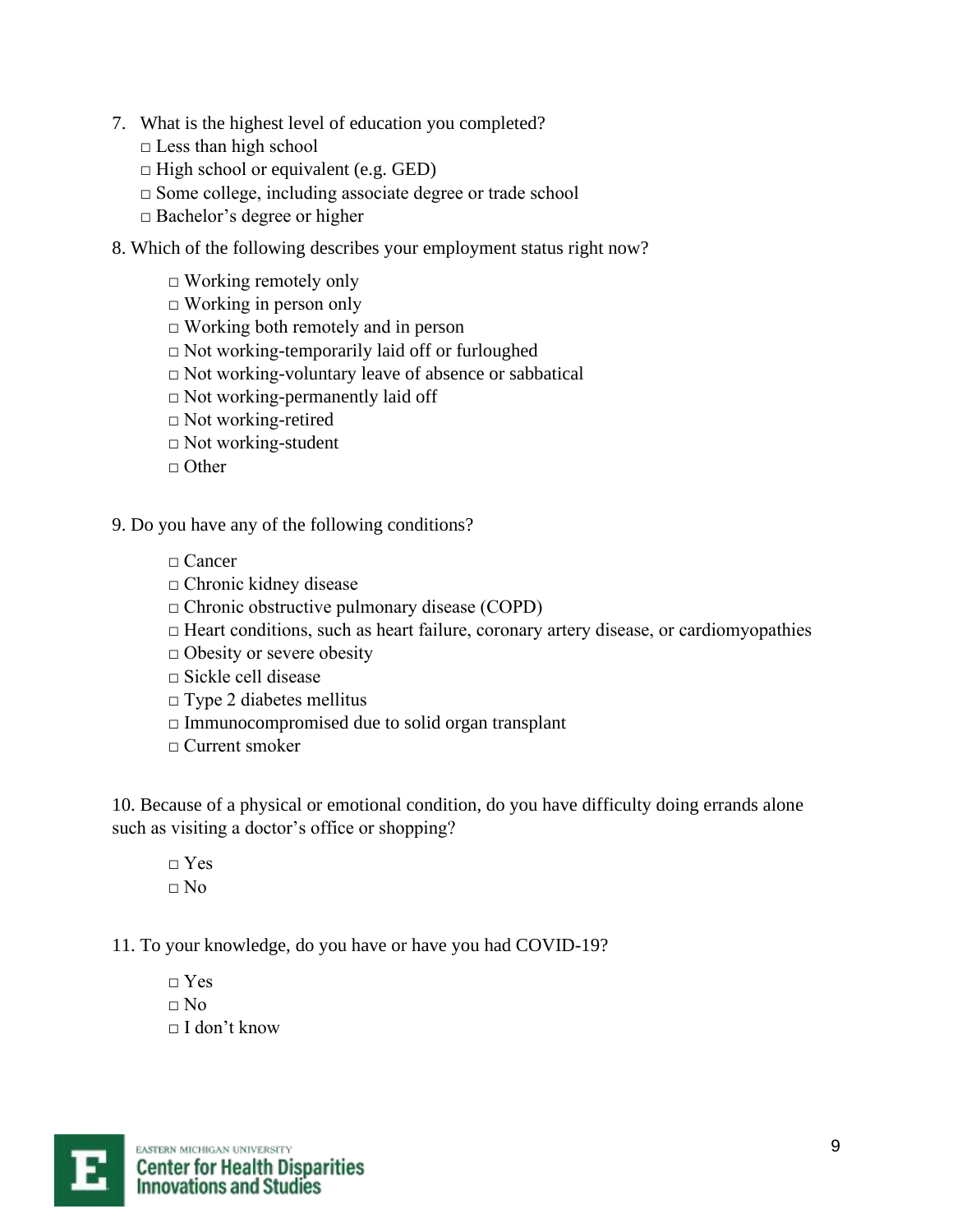12. Have you been tested for COVID-19?

□ Yes  $\Box$  No □ I don't know

13. If you have been tested for COVID-19, what was the result?

□ Positive □ Negative □ I don't know

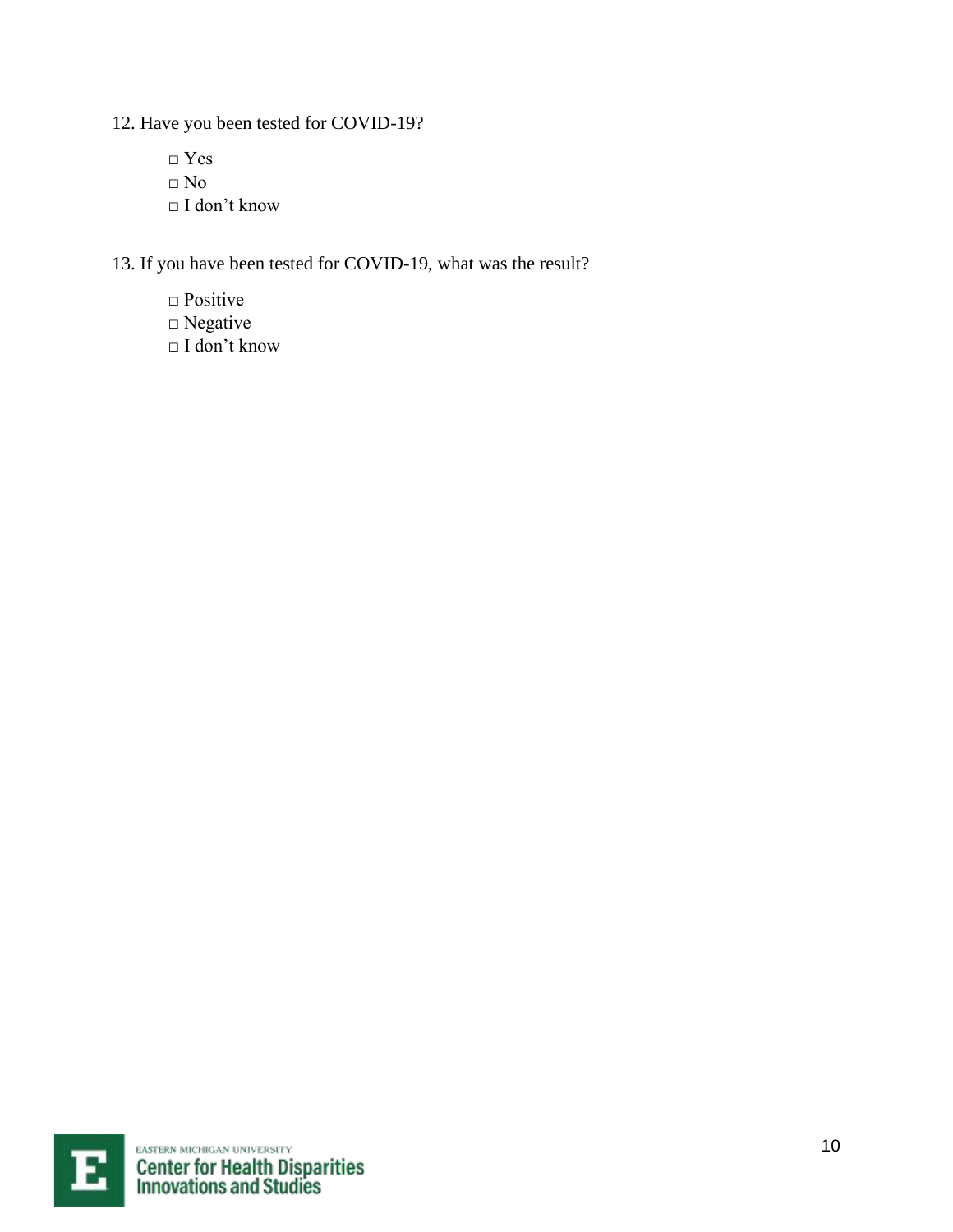# **Appendix B**

#### **Sample of Introduction Email to Participants**

Subject: EMU CHDIS COVID-19 Listening Session on Wed., June 16 at 7:00 p.m.

Dear Community Members,

My colleagues and I are looking forward to seeing you via Zoom on Wed., June 16 at 7:00 p.m. for the EMU Center for Health Disparities Innovations and Studies (CHDIS) Listening Session. The purpose of the Listening Session is to learn about how COVID-19 has impacted your community and how your community views the COVID-19 vaccine so we can create resources and programs to support your community.

# **1) Please complete this consent form and survey before the Zoom meeting:**

[https://docs.google.com/forms/d/e/1FAIpQLSeM2tMGPC](https://docs.google.com/forms/d/e/1FAIpQLSeM2tMGPC-lWtBdhaQubfiSw7EdHESf99HVijbSq613gEkRMQ/viewform)[lWtBdhaQubfiSw7EdHESf99HVijbSq613gEkRMQ/viewform](https://docs.google.com/forms/d/e/1FAIpQLSeM2tMGPC-lWtBdhaQubfiSw7EdHESf99HVijbSq613gEkRMQ/viewform)

#### **2) Zoom Link for Wednesday, June 16 at 7:00 p.m.**

Time: Jun 16, 2021 07:00 PM Eastern Time (US and Canada)

Join Zoom Meeting <https://emich.zoom.us/j/83449630391?pwd=UFJiSkwzRXBYUVNPL1NRcWRjNi9uUT09>

Meeting ID: 834 4963 0391 Passcode: EMU One tap mobile +13126266799,,83449630391#,,,,\*232891# US (Chicago) +16468769923,,83449630391#,,,,\*232891# US (New York)

Dial by your location +1 312 626 6799 US (Chicago) +1 646 876 9923 US (New York)

Thank you and please let me know if you have any questions.

Sincerely,

Alice Jo

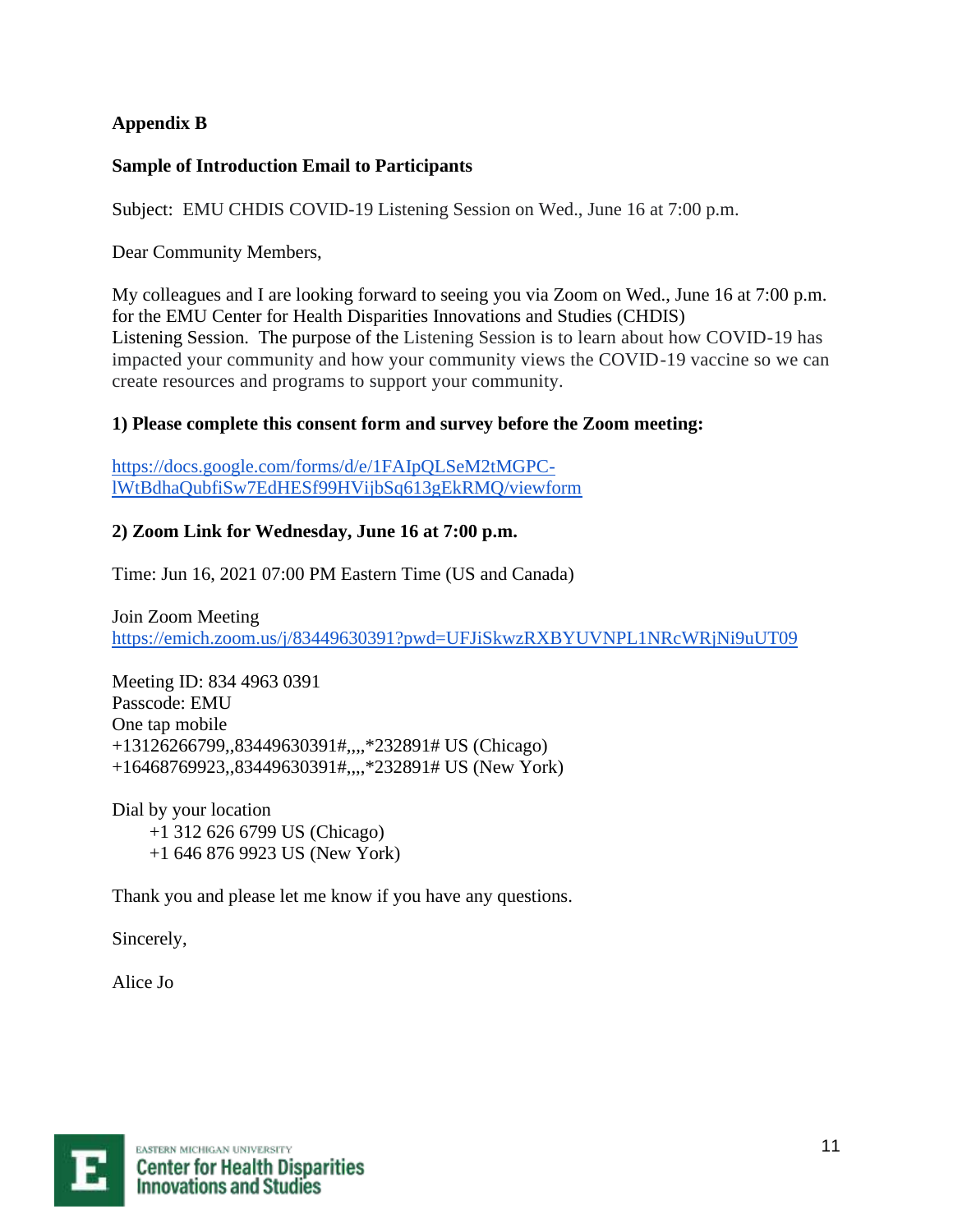# **Appendix C**

# **Sample of Reminder Email to Participants**

Subject:Reminder-EMU CHDIS COVID-19 Listening Session Tomorrow at 7:00 p.m.

Dear Community Members,

My colleagues and I are looking forward to seeing you tomorrow evening via Zoom (Wed., June 16) at 7:00 p.m. for the EMU Center for Health Disparities Innovations and Studies (CHDIS) Listening Session. The purpose of the Listening Session is to learn about how COVID-19 has impacted your community and how your community views the COVID-19 vaccine so we can create resources and programs to support your community.

# **1) Please complete this consent form and survey before the Zoom meeting:**

[https://docs.google.com/forms/d/e/1FAIpQLSeM2tMGPC](https://docs.google.com/forms/d/e/1FAIpQLSeM2tMGPC-lWtBdhaQubfiSw7EdHESf99HVijbSq613gEkRMQ/viewform)[lWtBdhaQubfiSw7EdHESf99HVijbSq613gEkRMQ/viewform](https://docs.google.com/forms/d/e/1FAIpQLSeM2tMGPC-lWtBdhaQubfiSw7EdHESf99HVijbSq613gEkRMQ/viewform)

# **2) Zoom Link for Wednesday, June 16 at 7:00 p.m.**

Time: Jun 16, 2021 07:00 PM Eastern Time (US and Canada)

Join Zoom Meeting <https://emich.zoom.us/j/83449630391?pwd=UFJiSkwzRXBYUVNPL1NRcWRjNi9uUT09>

Meeting ID: 834 4963 0391 Passcode: EMU One tap mobile +13126266799,,83449630391#,,,,\*232891# US (Chicago) +16468769923,,83449630391#,,,,\*232891# US (New York)

Dial by your location +1 312 626 6799 US (Chicago) +1 646 876 9923 US (New York)

Thank you and please let me know if you have any questions.

Sincerely,

Alice Jo

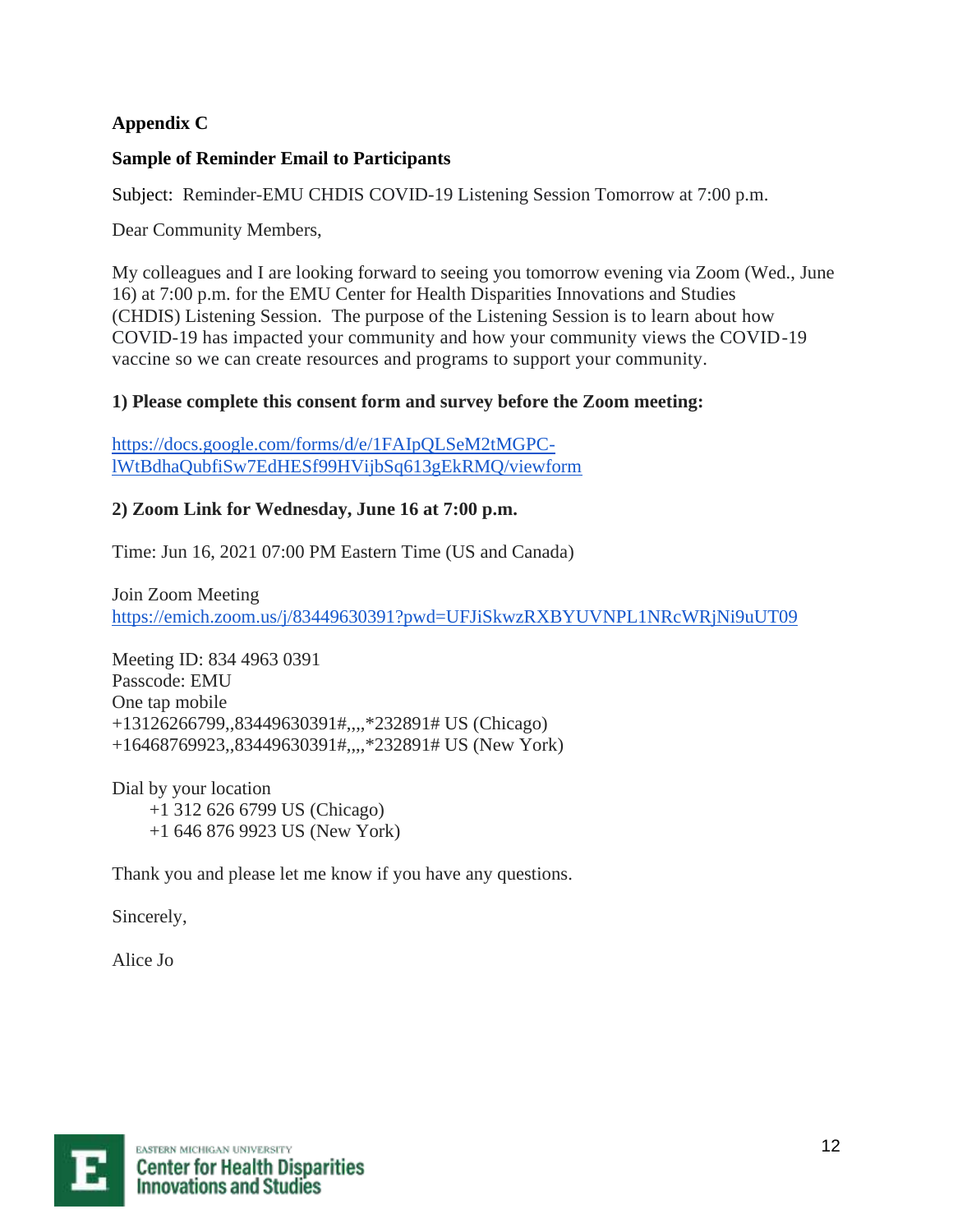# **Appendix D**

#### **Sample script and questions**

#### **Eastern Michigan University REACH Listening Session (via Zoom)**

#### **Welcome and Introductions**

Hello, my name is \_\_\_\_\_, and I would like to thank you for joining us today for this listening session on COVID-19 vaccine attitudes and perceptions. Please take a moment to briefly tell us your name and the organization you represent. After introductions, I will turn things over to [FACILITATOR'S NAME] for a brief situational update. (Introductions around the phone/computer.) Thank you to everyone. We are so glad to have you here today.

Before we begin with this discussion, we would like to go over the informed consent. All of you should have filled out the informed consent form online prior to joining this session. If you have not, please complete and submit it before rejoining.

#### **Informed Consent Script**

Your participation in this listening session is voluntary, and there will be no individual benefit from your participation. There will not be any negative effects if you decide you do not want to participate.

Your responses will be written anonymously and reported as a whole with other people's responses. No one will know how you responded in the final report. We would like to hear your honest opinions about the topics we discuss. There are no right or wrong answers to any of our questions. We encourage you to speak openly and honestly about your opinions and experiences.

You can choose not to respond to a question at any time. You can also leave the listening session at any time. If one of my questions is unclear, please stop me and I'll ask it in a different way. All information collected from these sessions will be stored securely and kept confidential. None of the comments you make during today's discussion will be linked with your name in any way. The discussion should take about 60 minutes. For more information about this project, contact Olivia Ford, oford1@emich.edu.

#### **Brief Situational Update**

Thank you all for being here today. As you all are aware, the COVID-19 vaccine is being rolled out across the country. Frontline healthcare providers and residents of long-term care facilities have been the first ones to get the vaccine, followed by other priority groups such as essential workers, seniors, and those with underlying conditions. As of April  $1<sup>st</sup>$ , the vaccine is available for the general public. You/your organization is an important part of this community, and you may offer insights on what your community is thinking about when it comes to getting the COVID-19 vaccine. It is important for us to understand the different issues that may affect whether people in the community get vaccinated or not, and what we can do to ensure everyone accepts and has access to the vaccine.

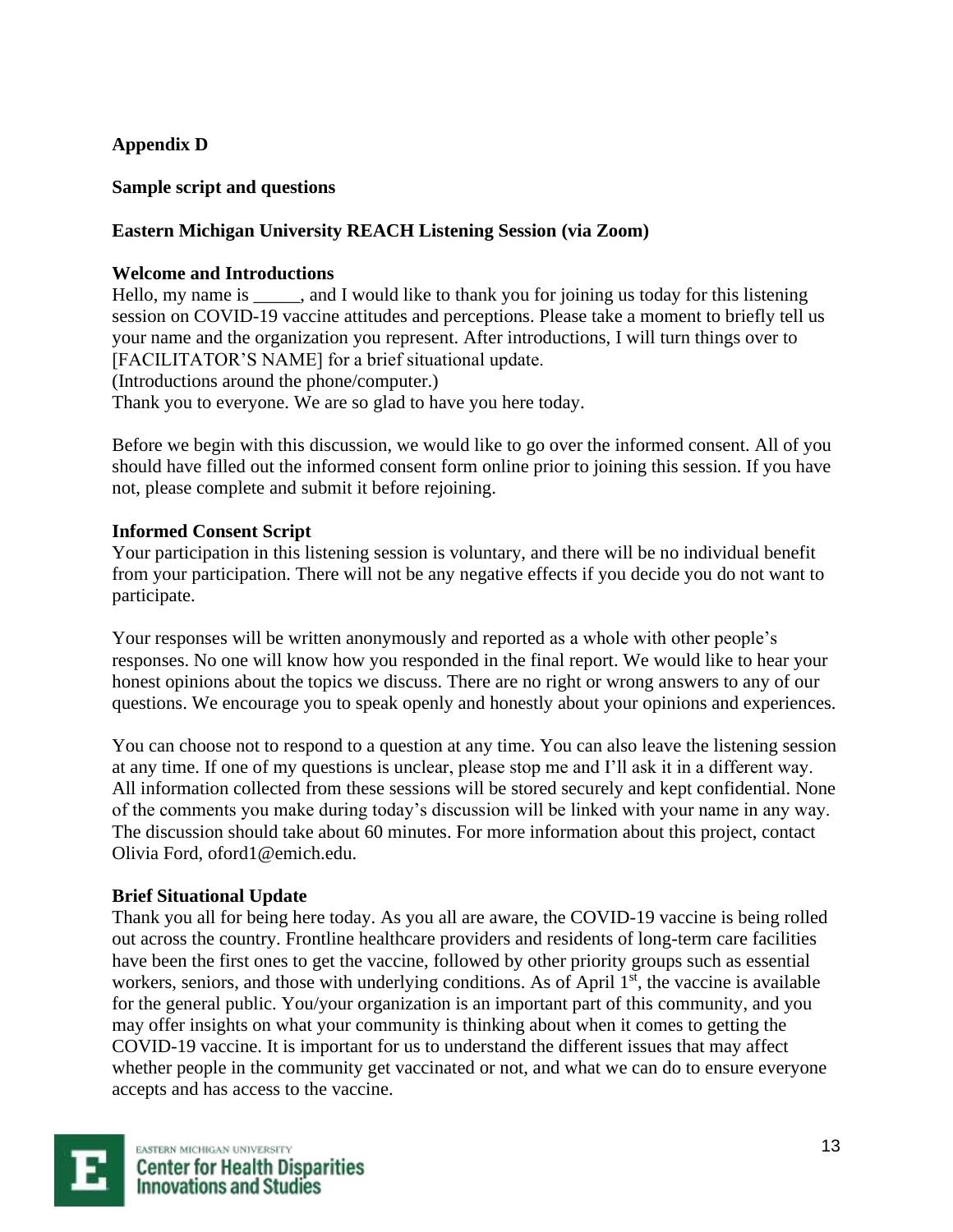With that, I would like to give each of you a chance to share your thoughts and insights with us. We have prepared several questions in advance, so I would like to share a few of them and allow each of you to respond. However, we are also happy to "go off script", as needed, if other questions emerge.

# **Main Discussion**

# **A. General Introduction**

1.To start, it would be helpful to understand how COVID-19 has affected your community through the course of this pandemic. How do you think the introduction of the COVID-19 vaccine will affect your community?

2.What do you think about the COVID-19 vaccine?

# **B. COVID-19 Vaccine Attitudes in the Community**

- 1. What do people in your community think about the vaccine? What are some things you have heard from your community about the vaccine?
- 2. Do you think most people in your community would be willing get to the vaccine once it becomes available? Why or why not?

# **C. Barriers to and Enablers of COVID-19 Vaccination in the Community**

- 1. What are the main reasons people in your community would want to get the vaccine? Do people want life to go back to normal?
- 2. What are the main reasons people in your community may not want the vaccine?
- 3. Probe on information, misinformation, attitudes toward vaccine, fear of side effects, trust in medical system/healthcare workers, fear of sharing personal data collected at vaccination distribution sites with public health and government officials.
- 4. There's a lot of information about the vaccine right now. What have you heard about the COVID-19 vaccine from sources you trust? How about information from sources you don't trust?
- 5. How easy do you think it would be for people in your community to get a COVID-19 vaccine if they wanted one?
- 6. Do you find there are issues to accessing the COVID-19 vaccine? Are there work conflicts or dynamics within households that cause conflict?
- 7. Are there any key barriers that people in your community are likely to face if they went out to get a COVID-19 vaccine?

# **D. Strategies to Improve Vaccine Confidence in the Community**

1. How do you think your organization (non-government organization, faith-based organization, etc.) can contribute so more people can have confidence in and access to the vaccine?